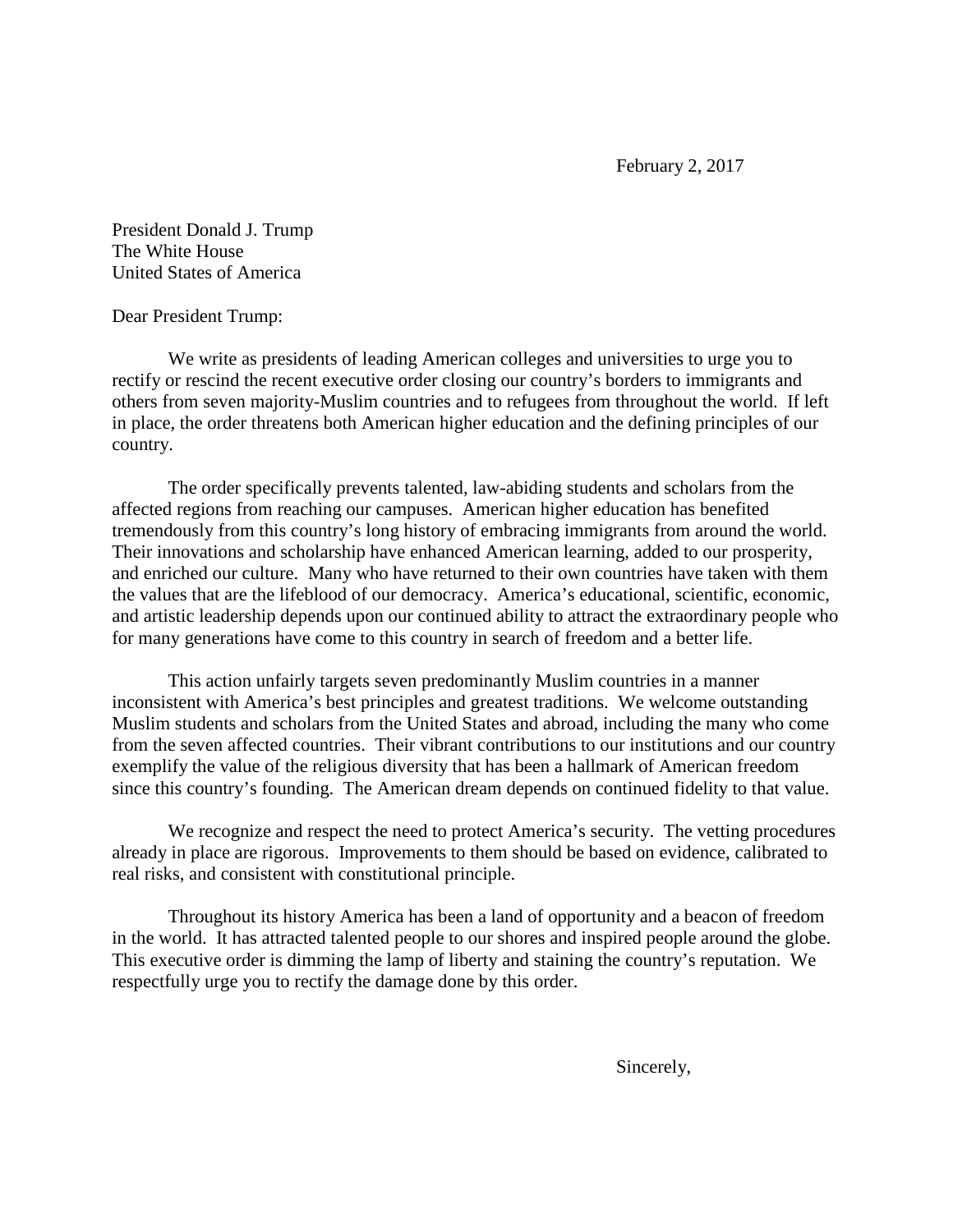Robert L. Barchi President Rutgers, The State University of New Jersey

Joanne Berger-Sweeney President Trinity College

Lee C. Bollinger President Columbia University

Robert A. Brown President Boston University

Ronald J. Daniels President Johns Hopkins University

Nicholas B. Dirks Chancellor University of California, Berkeley

Adam F. Falk President Williams College

Patrick Gallagher Chancellor University of Pittsburgh

Amy Gutmann President University of Pennsylvania

Philip J. Hanlon President Dartmouth College

Ralph J. Hexter Interim Chancellor University of California, Davis Kimberly W. Benston President Haverford College

George Blumenthal **Chancellor** University of California, Santa Cruz

Richard H. Brodhead President Duke University

Kimberly Wright Cassidy President Bryn Mawr College

John J. DeGioia President Georgetown University

Christopher L. Eisgruber President Princeton University

Drew Gilpin Faust President Harvard University

Howard Gillman Chancellor University of California, Irvine

Andrew Hamilton President New York University

Sam Hawgood, MBBS Chancellor University of California, San Francisco

Rev. John I. Jenkins, C.S.C. President University of Notre Dame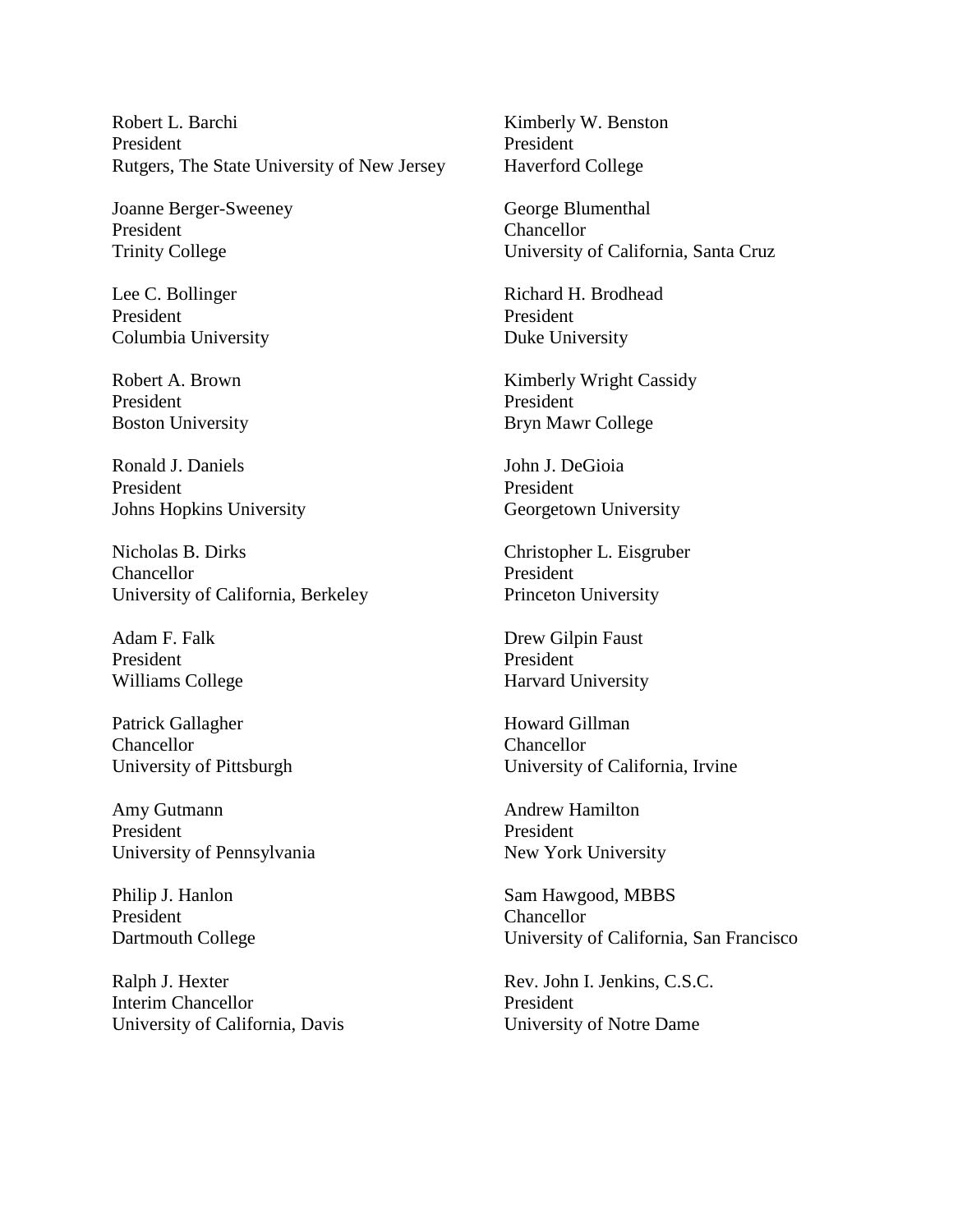Pradeep K. Khosla Chancellor University of California, San Diego

David W. Leebron President Rice University

Wallace D. Loh President University of Maryland, College Park

David Oxtoby President Pomona College

Daniel R. Porterfield, Ph.D. President Franklin & Marshall College

Hunter R. Rawlings III Interim President Cornell University

Peter Salovey President Yale University

Mark Schlissel M.D., Ph.D. President University of Michigan

Barbara R. Snyder President Case Western Reserve University

Samuel L. Stanley Jr., M.D. President Stony Brook University

Claire E. Sterk President Emory University Marvin Krislov President Oberlin College

Ron Liebowitz President Brandeis University

Anthony P. Monaco President Tufts University

Christina H. Paxson President Brown University

Carol Quillen President Davidson College

Clayton Rose President Bowdoin College

Michael H. Schill President University of Oregon

Valerie Smith President Swarthmore College

Debora L. Spar President Barnard College

Sonya Stephens Acting President Mount Holyoke College

Marc Tessier-Lavigne President Stanford University